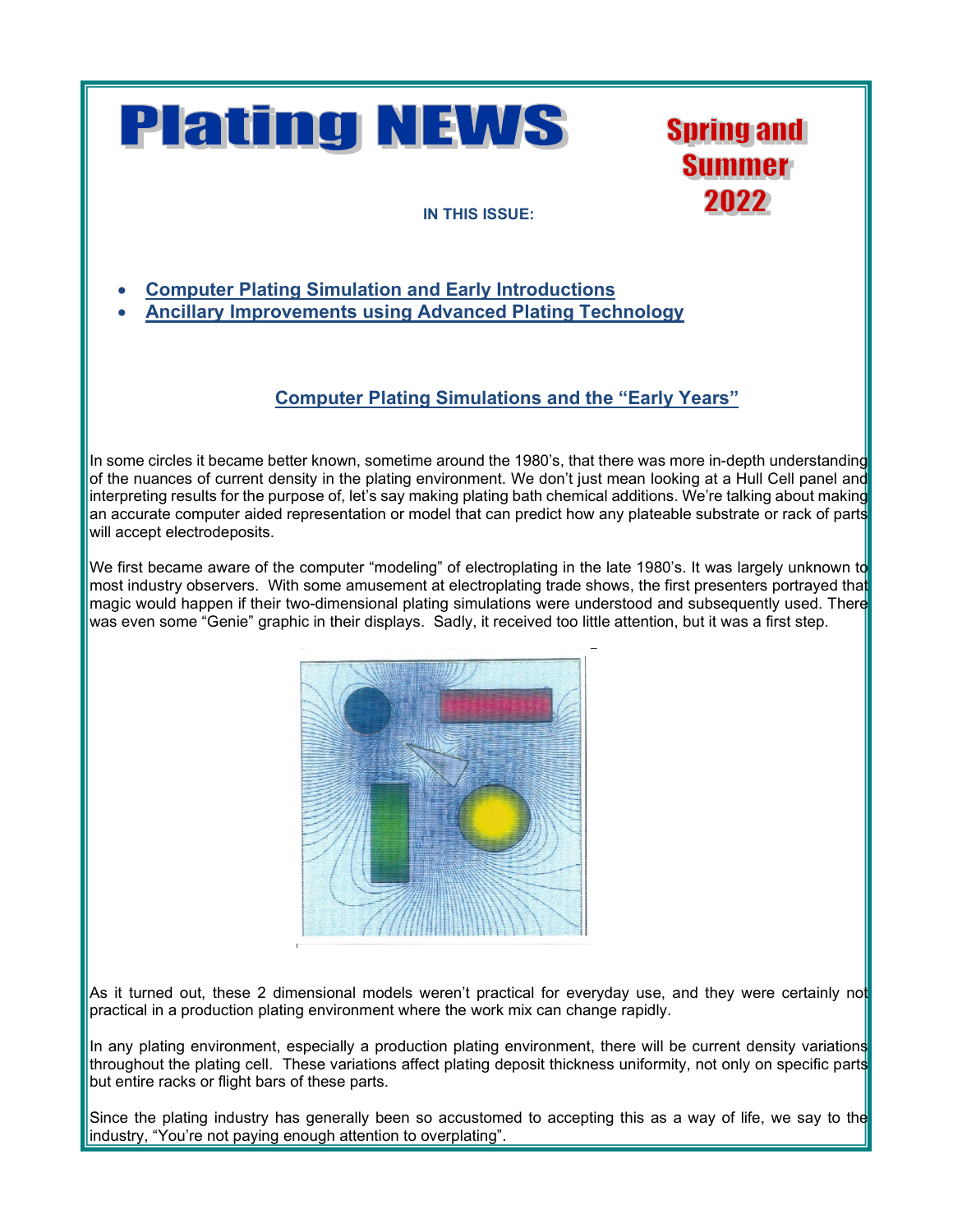## **Spring and Summer 2022, page 2**

Yes, overplating is more common than most people think. A minimum deposit thickness is almost always required, not only for substrate coverage in general but to achieve a measurable physical property such as corrosion resistance or hardness.





In observing the two plating test mandrels (a) and (b) above, please note: example (a) has just begun the plating cycle and example (b) has been electroplating for a much longer period of time.

An example by comparison of the two graphics above might be to say the specified plating thickness was in the green zone. Anything orange or red is overplated, anything blue is underplated. These colors can represent either the actual plated thickness or the current density, depending on how the software output is configured.

On a macro scale and working in the production environment, it is widely known that anode metal costs go down considerably if the plating department is not excessively overplating and is working more "efficiently".

Think of it. If you're a production plater you can measure your known platable surface area. Then add the desired or specified plating thickness to the equation. For example, let's say it's .005" of nickel plated over the known surface area with perfect deposit thickness uniformity on each part.

We know of a medium sized automotive industry production plater that did this exercise. The difference between the hypothetical, with uniform plating thickness and the actual plated result was staggering. This plater was spending over \$1,000,000 more for nickel than he theorized he should. Uniform plating thickness over each par is seldom achieved but this demonstrates what plating thickness non-uniformity can do to metal costs. Overplating definitely can be mitigated by improvements using modern computer modeling and simulations.

Fast forward to the 21<sup>st</sup> century. A useful, 3D computer plating simulation product entered the market in the year 2000. Initially, industry exposure to this technology came through an automated plating equipment manufacturer. It would seem a natural fit, especially because an equipment manufacturer could demonstrate optimum equipment designs that would produce greater plating efficiency with the newest, 3D plating technology.

At about the same, other state-of-the-art plating equipment design was being introduced. "Floating" plating shields were an innovative introduction to circuit board plating machines, engineered by one of the other plating equipment manufacturers. And finally, one of the big Pacific NW circuit board manufacturers made some significant improvements with a perforated shield used on an automated rack plating machine.